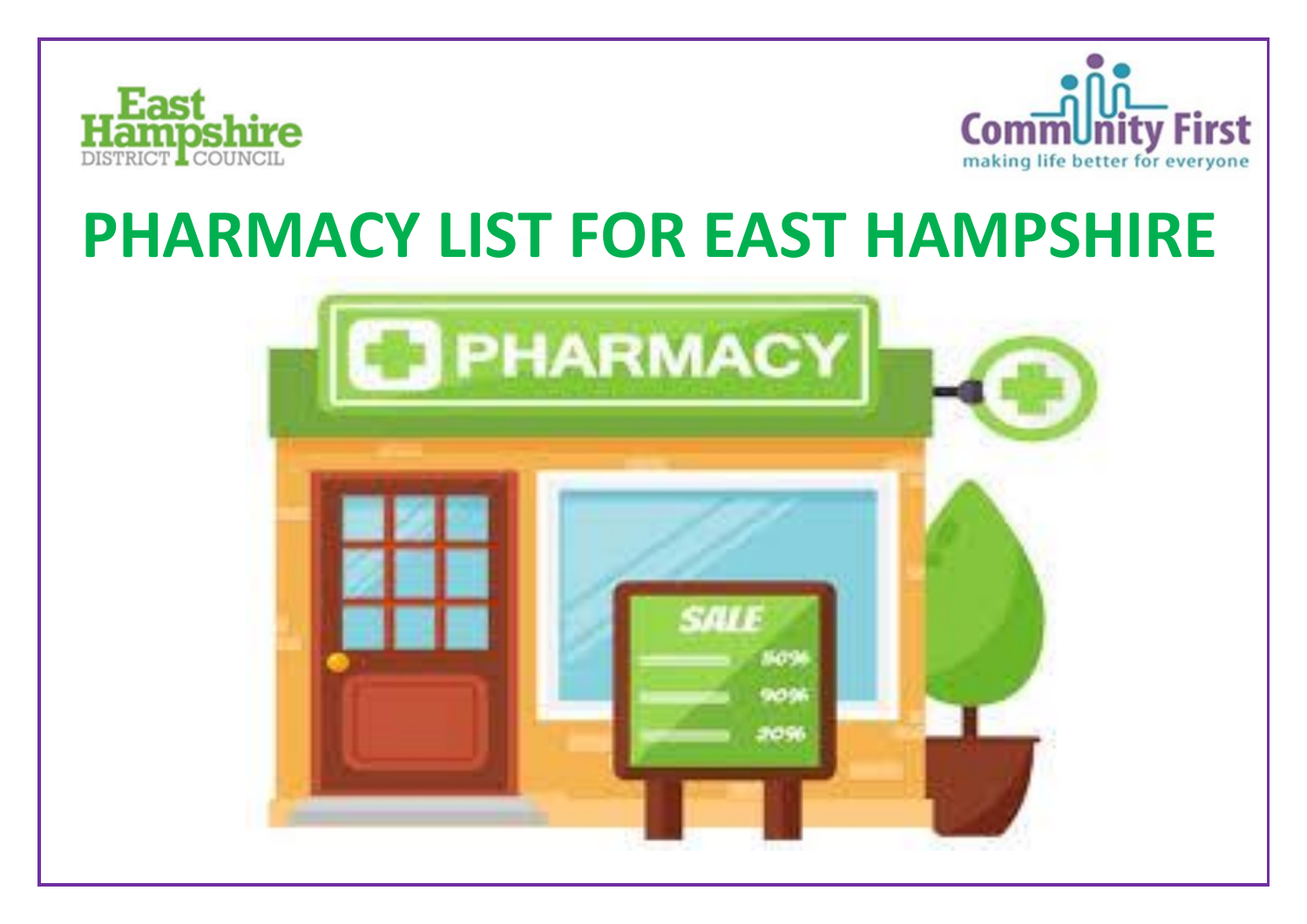

## **East Hampshire Pharmacies**



| Pharmacy<br><b>Name</b>  | <b>Address</b>                               |                   | <b>Post</b><br>code | <b>Telephone</b> | <b>Deliveries</b><br><b>Available</b>                                             | <b>Cost &amp; Details</b>                        | <b>NHS Email</b>                                      |
|--------------------------|----------------------------------------------|-------------------|---------------------|------------------|-----------------------------------------------------------------------------------|--------------------------------------------------|-------------------------------------------------------|
| Alton<br>Pharmacy        | 68 High Street                               | <b>ALTON</b>      | <b>GU341ET</b>      | 0142083176       | Yes                                                                               | Vulnerable and shielding<br>only - FOC           | nhspharmacy.alton.altonpharmacyfnr25@nhs.net          |
| Anstey Road<br>Pharmacy  | Alton Health<br>Centre<br>Anstey Road        | <b>ALTON</b>      | <b>GU342QX</b>      | 0142088327       | Yes                                                                               | Alton only - FOC                                 | nhspharmacy.alton.ansteyroadpharmacyfdc67@nhs.net     |
| <b>Boots</b><br>Pharmacy | Chawton Park<br>Surgery<br>Chawton Park Road | <b>ALTON</b>      | <b>GU341RJ</b>      | 01420590245      | Yes                                                                               | £55pa or £5 for a one-off<br>delivery            | nhspharmacy.chawtonalton.bootsfgm29@nhs.net           |
| <b>Boots</b><br>Pharmacy | 17 Forest Centre<br>Bordon                   | <b>BORDON</b>     | GU350TN             | 01420475144      | Yes                                                                               | £55pa or £5 for a one-off<br>delivery            | nhspharmacy.bordon.bootsfp028@nhs.net                 |
| Boots<br>Pharmacy        | Swan Surgery<br>Swan Street                  | PETERSFIELD       | GU323AB             | 01730264943      | Yes                                                                               | £55pa or £5 for a one-off<br>delivery            | nhspharmacy.petersfieldswan.bootsfav20@nhs.net        |
| Boots<br>Pharmacy        | 4 Lowermead<br><b>Hillbrow Road</b>          | <b>LISS</b>       | <b>GU337RL</b>      | 01730893161      | Yes                                                                               | £55pa or £5 for a one-off<br>delivery            | nhspharmacy.liss.bootsfy068@nhs.net                   |
| Boots The<br>Chemists    | 52 High Street                               | <b>ALTON</b>      | <b>GU341ET</b>      | 01420 83126      | Yes                                                                               | £55pa or £5 for a one-off<br>delivery            | nhspharmacy.alton.bootsfd490@nhs.net                  |
| Boots The<br>Chemists    | 10 High Street                               | PETERSFIELD       | <b>GU323JE</b>      | 1730263350       | Yes                                                                               | £55pa or £5 for a one-off<br>delivery            | nhspharmacy.petersfield.bootsfy368@nhs.net            |
| Day Lewis<br>Pharmacy    | 1 Alpine Court                               | PETERSFIELD       | GU323FB             | 01730263064      |                                                                                   | Called 13:09 on 14/10/20 -<br>no answer          | nhspharmacy.petersfield.daylewisftc61@nhs.net         |
| Everetts<br>Pharmacy     | 11 London Road<br>Horndean                   | <b>HORNDEAN</b>   | PO80BN              | 02392592166      | Yes                                                                               | Housebound people only<br>in Horndean area - FOC | nhspharmacy.horndean.hjeverettchemistltdfq059@nhs.net |
| Four Marks<br>Pharmacy   | 4 Oak Green<br>Parade<br>Winchester Road     | <b>FOUR MARKS</b> | <b>GU345HQ</b>      | 01420561270      | Limited to one<br>hour per day -<br>additional<br>driver starting<br>w/c 19/10/20 | Four Marks area only -FOC                        | nhspharmacy.fourmarks.fourmarkspharmacyflk07@nhs.net  |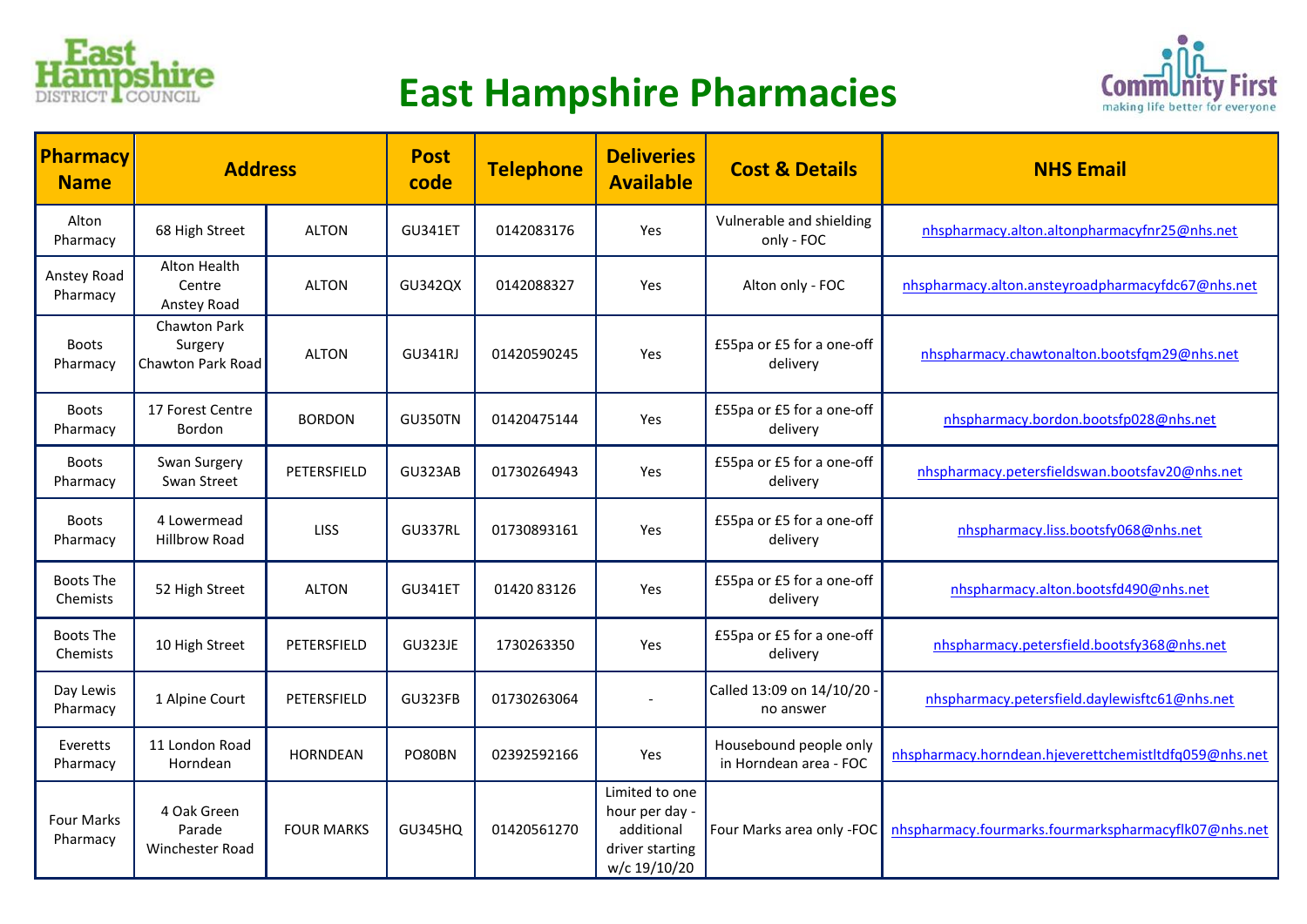

## **East Hampshire Pharmacies**



| <b>Pharmacy</b><br><b>Name</b> | <b>Address</b>                               |                                  | <b>Post</b><br>code | <b>Telephone</b> | <b>Deliveries</b><br><b>Available</b> | <b>Cost &amp; Details</b> | <b>NHS Email</b>                                    |
|--------------------------------|----------------------------------------------|----------------------------------|---------------------|------------------|---------------------------------------|---------------------------|-----------------------------------------------------|
| Headley<br>Pharmacy            | Mill Lane<br>Headley                         | <b>BORDON</b>                    | <b>GU358LH</b>      | 01428717593      | $\overline{\phantom{a}}$              |                           | nhspharmacy.milllane.headleyphfdw35@nhs.net         |
| Lloyds<br>Pharmacy             | <b>Headley Road</b><br>Grayshott<br>Hindhead | HINDHEAD                         | <b>GU266LE</b>      | 01428604505      | <b>Yes</b>                            | £60pa or £5 per item      | nhspharmacy.grayshott.lloydspharmacyfqm97@nhs.net   |
| Lloyds<br>Pharmacy             | 4 Haslemere Road,<br>Liphook                 | <b>LIPHOOK</b>                   | GU307AL             | 01428723303      | Yes                                   | £60pa or £5 per item      | nhspharmacy.liphook.lloydspharmacyfqx41@nhs.net     |
| Morrisons<br>Pharmacy          | Lakesmere Road<br>Horndean<br>Waterlooville  | <b>WATERLOOVILLE</b>             | PO89FB              | 02392571997      |                                       |                           | nhspharmacy.horndean.morrisonspharmacyftl97@nhs.net |
| Rowlands<br>Castle<br>Pharmacy | 12 The Green<br>Rowlands Castle              | <b>ROWLANDS</b><br><b>CASTLE</b> | PO96BN              | 02392413952      |                                       |                           | RowlandsCastleHorndeanClanfield@nhs.nett            |
| Rowlands<br>Pharmacy           | 3A Green Lane<br>Clanfield                   | CLANFIELD                        | <b>PO80JU</b>       | 02392597645      | $\overline{\phantom{a}}$              |                           | nhspharmacy.clanfield.rowlandspharmacyfw194@nhs.net |



## **ONLINE PHARMACIES**



**Registered and Regulated online services providing free NHS repeat prescriptions**

**Ways to order medication online:** We recommend in the first instance that you use the NHS App. The App has its own process for checking your ID using a smartphone. This will give you basic access to order your repeat medication.

See the link below for information on the NHS App:<https://www.nhs.uk/using-the-nhs/nhs-services/the-nhs-app/>

Access to more detailed parts of your medical record can be arranged with the practice at a later date, once the practice has lifted restrictions on patient contact.

You can email your prescription requests to whccg.nfcmg-enquiries@nhs.net Ensure you include your full name, date of birth and address in your email, as well as the prescriptions items you require.